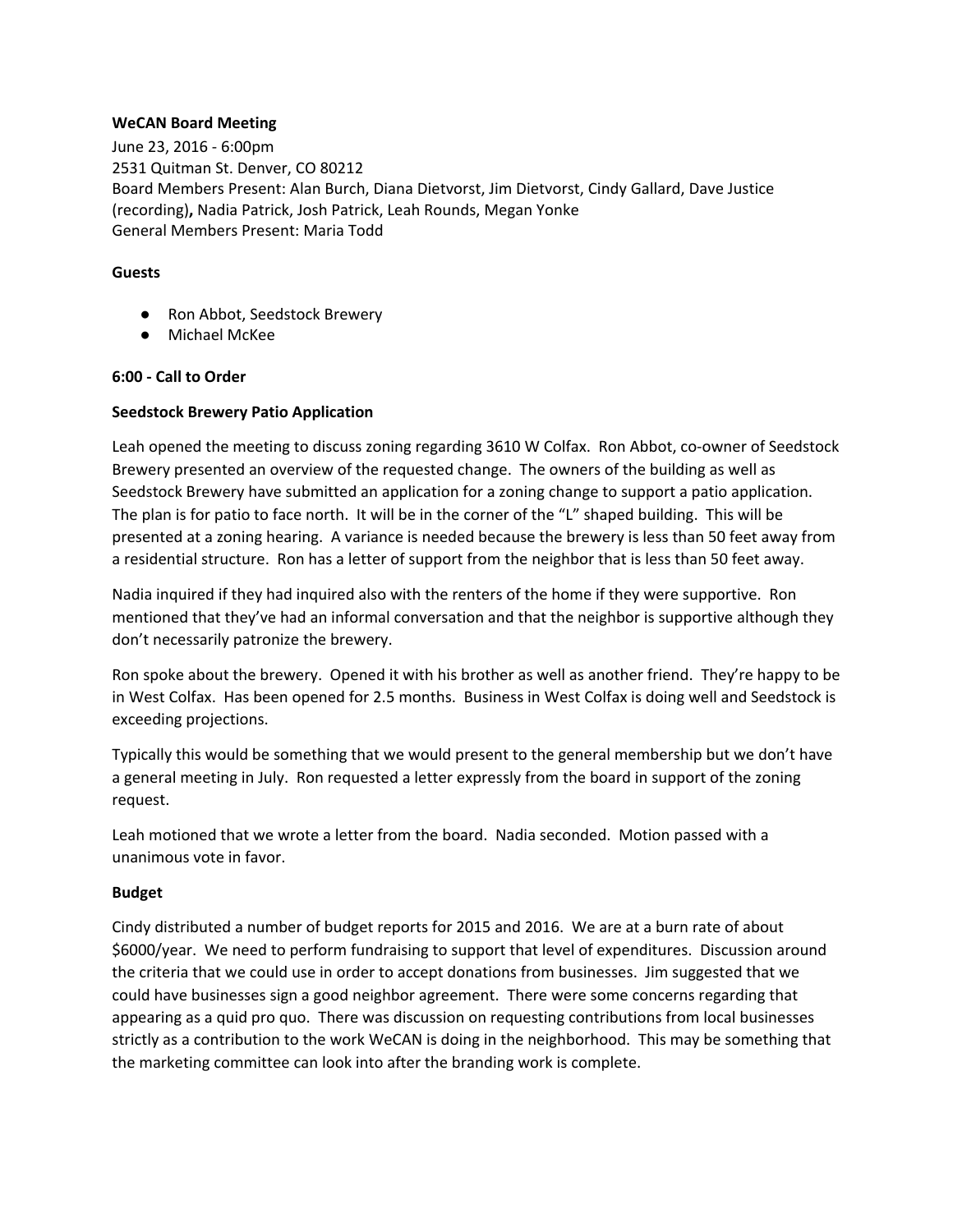Cindy requested input on whether we accept the budget as proposed and how we communicate the budget. It was suggested that we distribute reporting quarterly via email to the board.

Alan suggested that we have both a balance sheet and cashflow statement and that our cash flow could be done on an accrual basis. We will show quarterly cash disbursements as well as projected fundraising.

Cindy discussed the donation to Confluence Ministries. Reviewed prior donations to Confluence Ministries. Cindy proposed that we make the \$500 donation to Confluence.

Nadia motioned that we revisit the budget in 3 months. Megan seconded. Motion passed with a unanimous vote in favor.

# **Windchime Project in Lakewood Gulch**

Michael McKee discussed his application for the PS You Are Here grant. This is a grant that requires partnership with a place based organization to beautify or have a project in a community. Prior, the the grant was given to individual organizations. There were issues with that approach and now the application is submitted through place based organizations. Michael was partnering with Villa Park which fell through. Michael is proposing that WeCAN applies on behalf of Michael's project.

The project is a series of standing windchimes that are placed in groups through pedestrian corridors. Michael presented the concept along with a prototype windchime. The number of chimes to be installed would depend on the funding that was granted. They will not be high decibel. Michael was concerned there would be noise issues with wildlife.

At the end of the project, the chimes would be removed. If they are wood, they will have a finite duration. If they are metal, they will have a longer life. Project length is open ended. Michael proposed in the initial application that the duration would be 6 months (to be installed after the snow melt).

PS You Are Here would promote this through the City of Denver. Michael would also promote the installation through Helicopter Copter.

Cindy inquired whether we would be responsible for the installation and removal. WeCAN would not be required to but would be welcome to participate.

Alan asked if the grant money would be distributed to WeCAN who would then distribute the money to Michael or other labor required in order to complete the installation. Michael indicated that this would be the case.

Jim asked if there was any permitting in order to complete that installation. Michael mentioned that he had contacted Denver Parks and Rec. They would have to permit the installation but are willing to discuss after the funding is received.

There were some questions regarding the stability of the installations and the potential liability if someone would injure themselves. Nadia did not think that this would be a concern so long as they are permitted.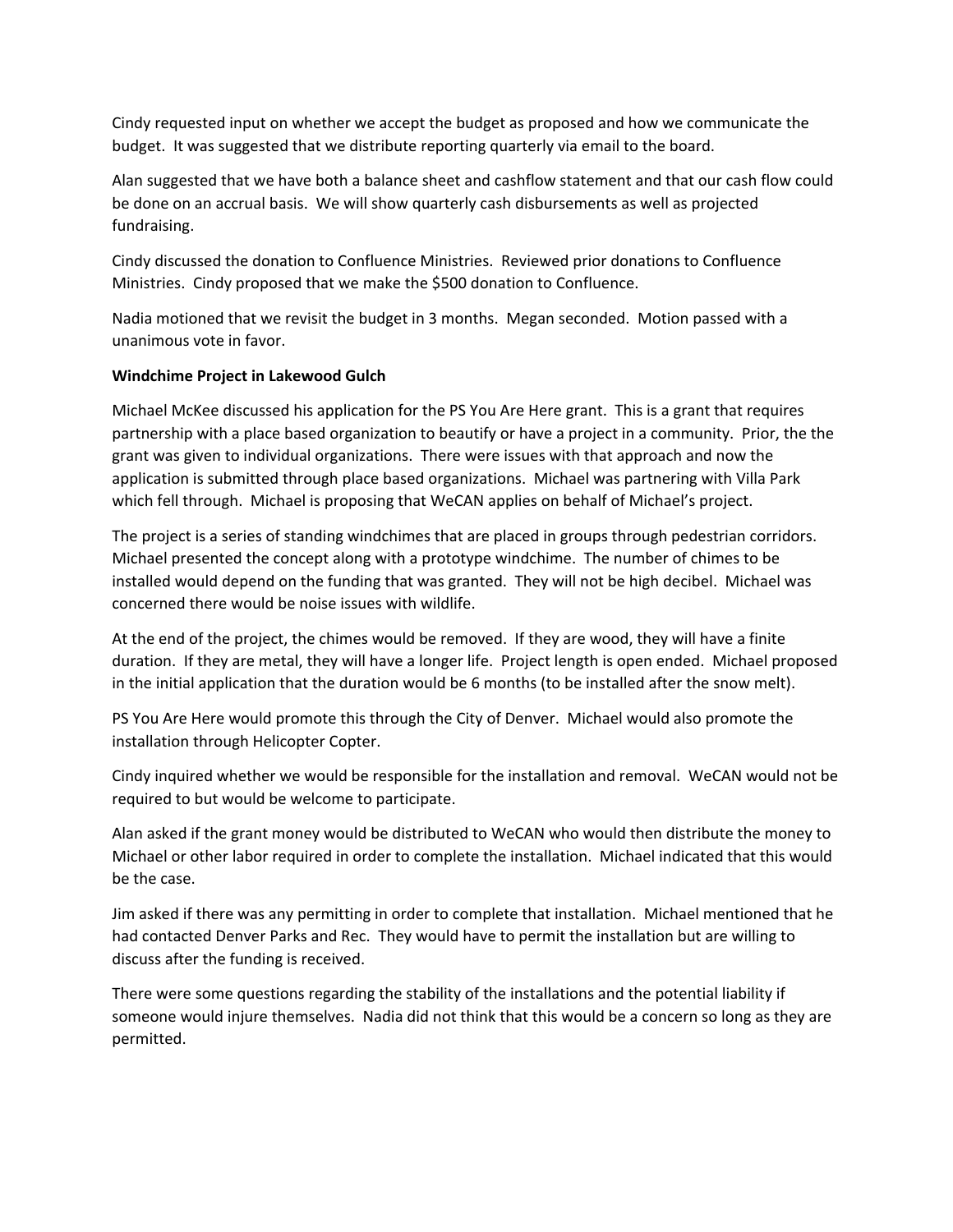Discussed how we might be able to involve the community in an event to paint or install the chimes. There were some discussion points regarding graffiti or vandalism. Perhaps if there is already art on the chimes, they will be less likely to be vandalized.

Applications open in August 2016 and installation would begin in the spring of 2017.

There was discussion in regard to keeping the installation, geographically, in the West Colfax neighborhood. There was some concern that we may not want WeCAN to be sponsoring an initiative that is located in other RNOs' areas.

Nadia motioned that we be the place based organization that would sponsor the grant. Leah seconded. Motion passed with a unanimous vote in favor.

# **Marketing/Outreach Committee Branding Update**

Megan gave an overview of the work that is being done on the marketing committee and the outreach to stakeholders to gather feedback about the perception and attitudes toward WeCAN. The purpose of this work is to get more neighbors involved in volunteering, community events, fundraising, etc.

Megan presented anonymous feedback from the stakeholders grouped into themes.

Megan presented the initial concepts of the new WeCAN logo. There was discussion about the logo and feedback about the overall design. This feedback will be taken back by the marketing committee for inclusion in the logo design. The next steps are a few more weeks of iteration with Karen and then a soft launch at the neighborhood festival. We'll gauge the feedback and then have a hard launch at the general meeting on August 9<sup>th</sup>. We will also have a write-up in the August newsletter about the effort and the reasons behind it.

# **Neighborhood Festival Planning**

The West Colfax Neighborhood Festival is Saturday August 6. WeCAN will be participating and will have a booth and will be doing water and lemonade again. We need to bring our own tent, tables, and chairs. Need to check on if we have a tent and we may need to buy/borrow one. Need to let Jeanette know if we have any raffle or large item giveaway so that they can announce it.

# **General Meeting Planning**

We will be launching the new WeCAN logo and branding at this meeting. Karen Adams will be presenting an overview of the logo and the development process.

Nadia will ask EFG and Alamo if they will present an update at the meeting.

Nadia has reached out to all of the District Attorney candidates in order to gauge interest in a DA forum at a future meeting. We need to wait until the primary to know who the candidate will be. The Barnum and Villa Park RNOs want to participate in the forum with us. September or October would be good potential meetings for this activity since it will be closer to elections.

Josh wants to do a Sustainability workshop at one of the future general meetings. This may work well for the September general meeting.